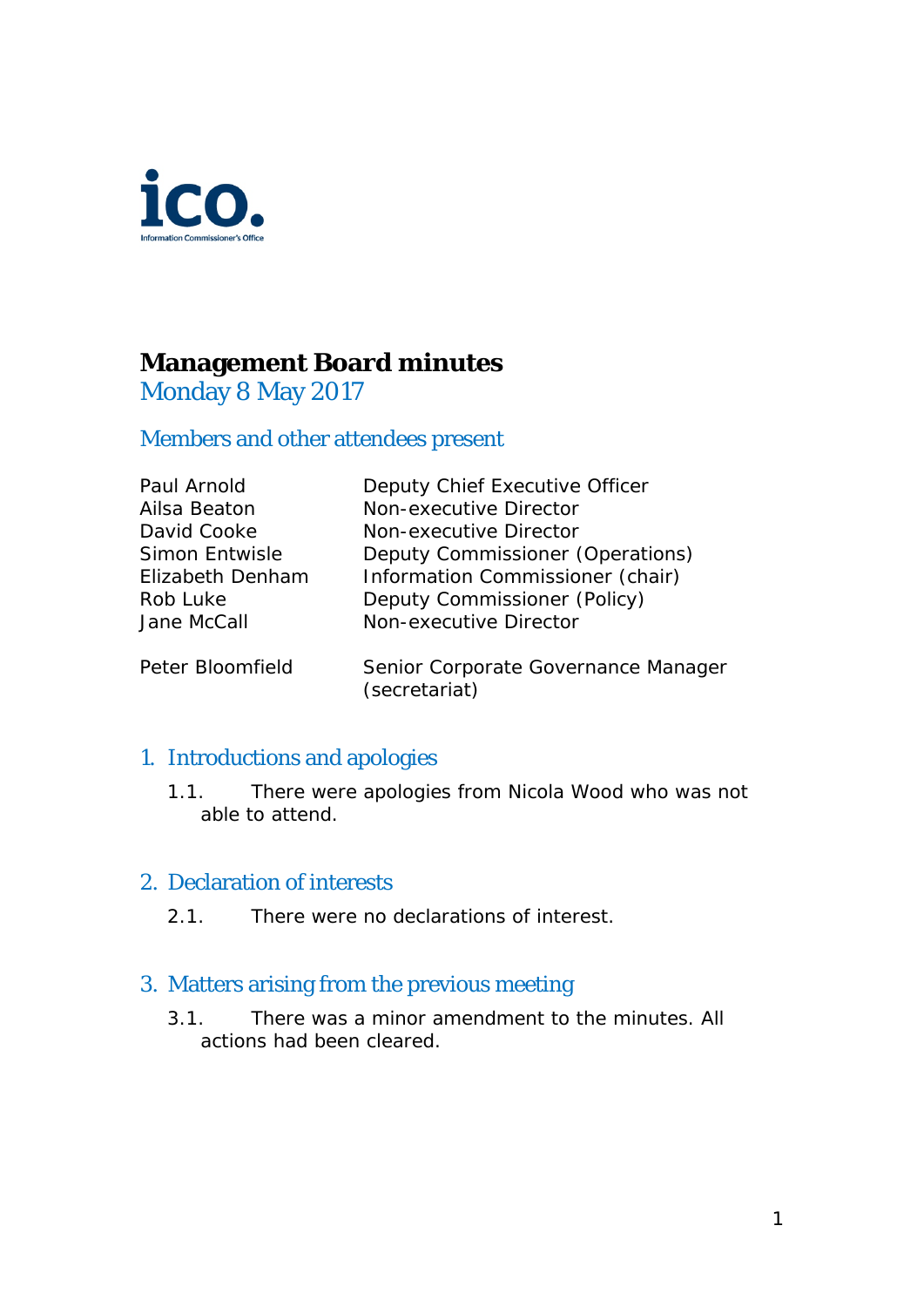## 4. Commissioner's forward look

- 4.1. The Commissioner highlighted issues affecting the ICO.
- 4.2. The Digital Economy Bill had received Royal Assent before Parliament was dissolved. The now Act provides the powers for a new ICO fee structure for its data protection and PECR work from April 2018. A consultation on the detail will follow the General Election.

#### REDACTED

- 4.3. The Commissioner reported that the civil monetary penalties issued to various charities recently had all been paid. A report to the Select Committee on ICO work in the area of charities and fund raising was being prepared for presentation after the General Election. The ICO believed that its intervention in this area had had an impact.
- 4.4. The ICO had quickly engaged with the main UK political parties after the General Election had been called, to help ensure that political canvasing complied with the Data Protection Act and PECR. ICO guidance had been updated and Elizabeth Denham had written to the main parties reminding them of their responsibilities and inviting them to a meeting (held in London last Thursday) to explain the guidance and take questions. Parties based in Scotland, Wales and Northern Ireland were offered similar engagement.
- 4.5. The Board was updated on the governance around how the ICO dealt with strategic files. The Senior Leadership Team was tracking and reviewing the work on these files regularly to ensure that the issues were dealt with quickly and effectively, and that there were adequate resources targeted on priority issues. The Board were supportive of the approach.
- 4.6. Elizabeth Denham also advised that the Grants Programme is to be launched on 17 May with civil society groups. And International, Technology and Intelligence Strategies were being developed.
- 4.7. The recent meetings in the US involving the Commissioner and Simon Entwisle, aimed at building collaboration and cooperation, were detailed, as was recent work with the Article 29 Working Party. How this work might develop was also discussed.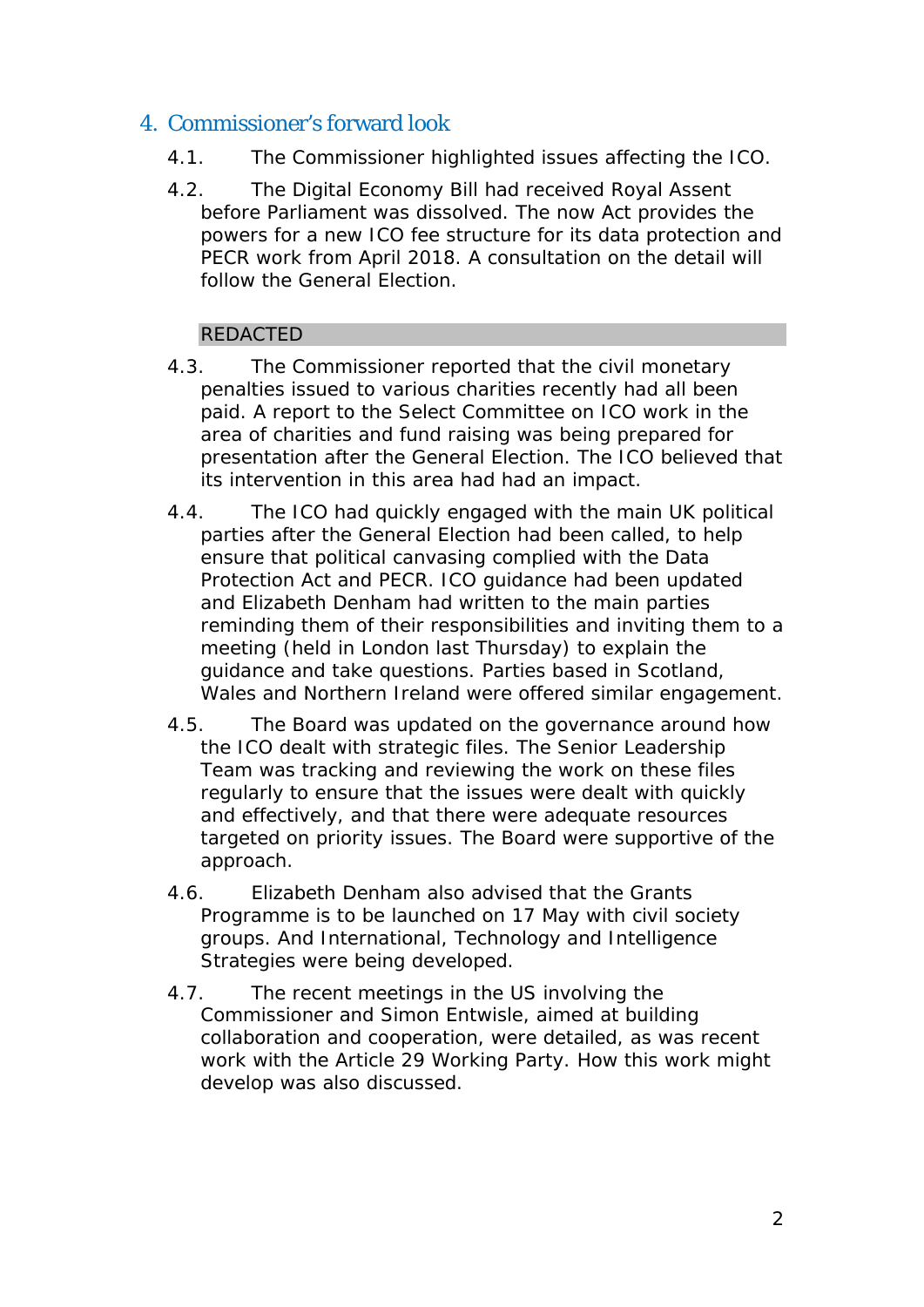## 5. Corporate Governance

#### Board terms of reference

- 5.1. Terms of reference for the Management Board, Audit Committee and Senior Leadership Team, were presented for agreement. Members had been circulated an earlier version of the documents which had been modified only slightly since then to reflect Senior Leadership Team discussion.
- 5.2. It was agreed to review how well the Management Board terms of reference reflected its taking on of the role of the Remuneration Committee in the light of experience.
- 5.3. It was confirmed that the Audit Committee terms of reference would come to the June meeting of the Committee.

#### Information Rights Strategic Plan

- 5.4. The Board was presented with the finalised Information Rights Strategic Plan. It had been shared with staff and the Department for Culture, Media and Sport, and would be launched externally soon.
- 5.5. The intention was to report against the five goals on a quarterly basis – replacing the report against ICO Plan which was tabled at this meeting for the last time.
- 5.6. The Board welcomed the direction the Information Rights Strategic Plan gave to the ICO and its work.

#### Risk and opportunity management

- 5.7. Paul Arnold provided an update on how the ICO was managing risk and opportunity. A statement of risk appetite had been developed, and the views of the Board were sought.
- 5.8. Paul Arnold also highlighted the updated risk register, and a mock-up of a new format risk and opportunity register which was in the process of being developed and populated. The intention was for the new risk and opportunity register to be used as a working tool by steering groups and to feed up risks to the Senior Leadership Team and the Board.
- 5.9. The Board supported the adoption of the risk appetite statement.
- 5.10. There was discussion on the wording used to reflect the ICO's risk appetite in the area of legal issues.

#### **Paul Arnold to review the risk appetite statement as it related to appetite in the legal area by the end of May.**

5.11. Concern was expressed about the risk of losing staff as GDPR implementation came closer. There remained a risk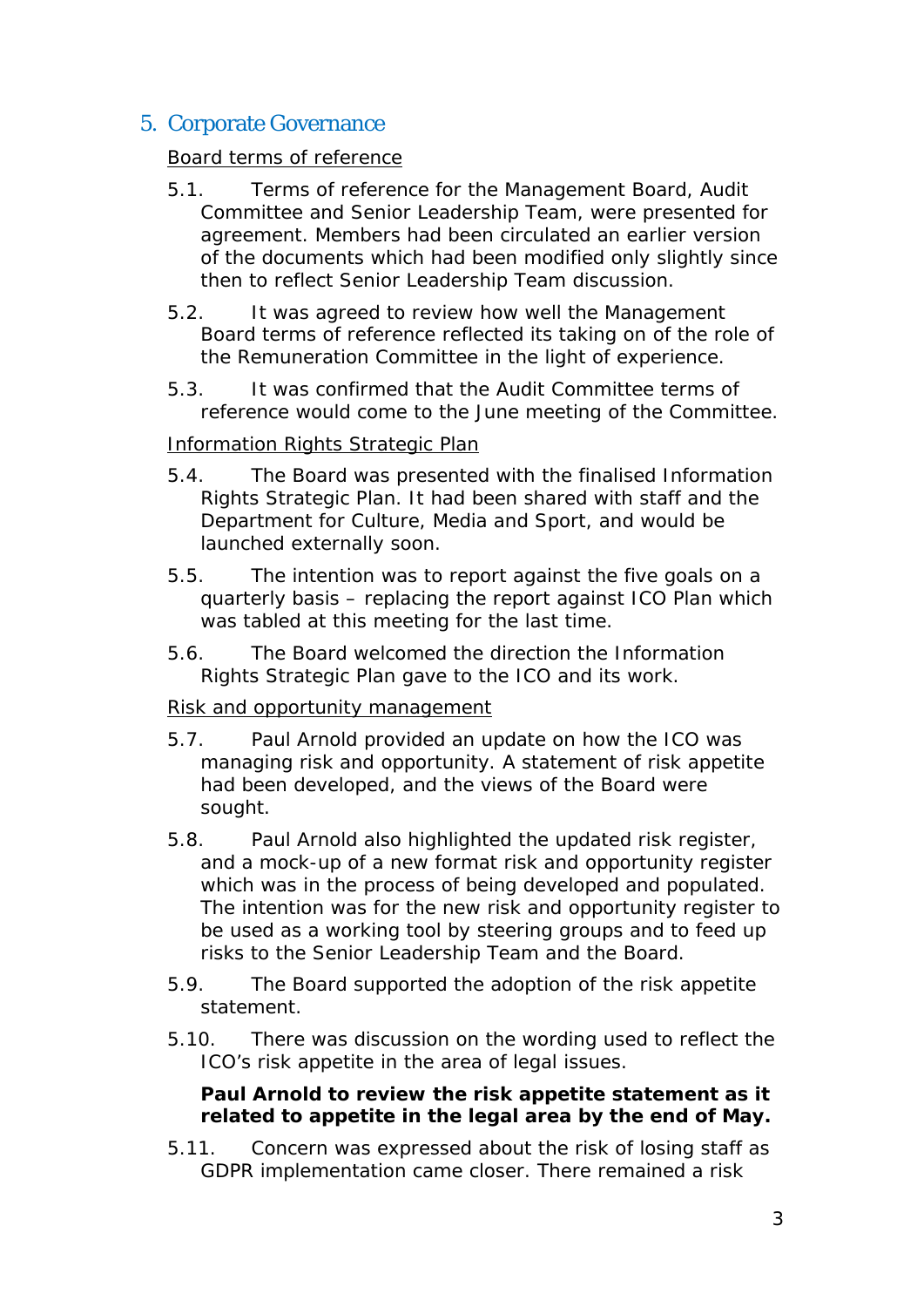that the ICO might lose staff in large numbers, but to-date the greater risk was felt to be that the ICO could lose people in particular roles who, because of their experience, were especially hard to replace.

5.12. The Non-executive Directors asked if the report previously provided on technological risks was still being maintained. This had been provided previously when updated and had been very useful.

#### **Rob Luke to update Board members on how they are to be kept informed of horizon scanning in respect of technological changes and their impact on information rights. By the end of May.**

5.13. Paul Arnold advised that financial risk would be discussed at the June audit committee, with the likelihood and impact of these risks expected to reduce given recent mitigating actions.

#### Annual Report update

- 5.14. Peter Bloomfield updated the Board on the drafting of the ICO Annual Report and Accounts 2016-17.
- 5.15. A hard copy of the current draft was provided for the Board. An electronic version would be circulated next day; for comments from the Board members but also more widely to fill gaps and to check the content.
- 5.16. Board members' attention was drawn to the Governance Statement and Directors' Report. In respect of the Board's evaluation of its own performance, given the major changes in Board membership it was considered more appropriate to do this formally at a later stage.
- 5.17. The question was raised whether individual Board member's performance should be appraised formally. The Board supported such an approach as part of its broader collective working, and certainly there needed to be a formal assessment when deciding whether to extend membership beyond the initial three years. It was also thought that the Non-executive Directors should also feedback on the performance of the executive.

**The Commissioner to liaise with Mike Collins, Head of Organisational Development, in respect of the formal assessment of Board members and to report back to the next Board meeting.**

**Peter Bloomfield to research guidance on the evaluation of Board performance and to discuss with the Commissioner by the end of May.**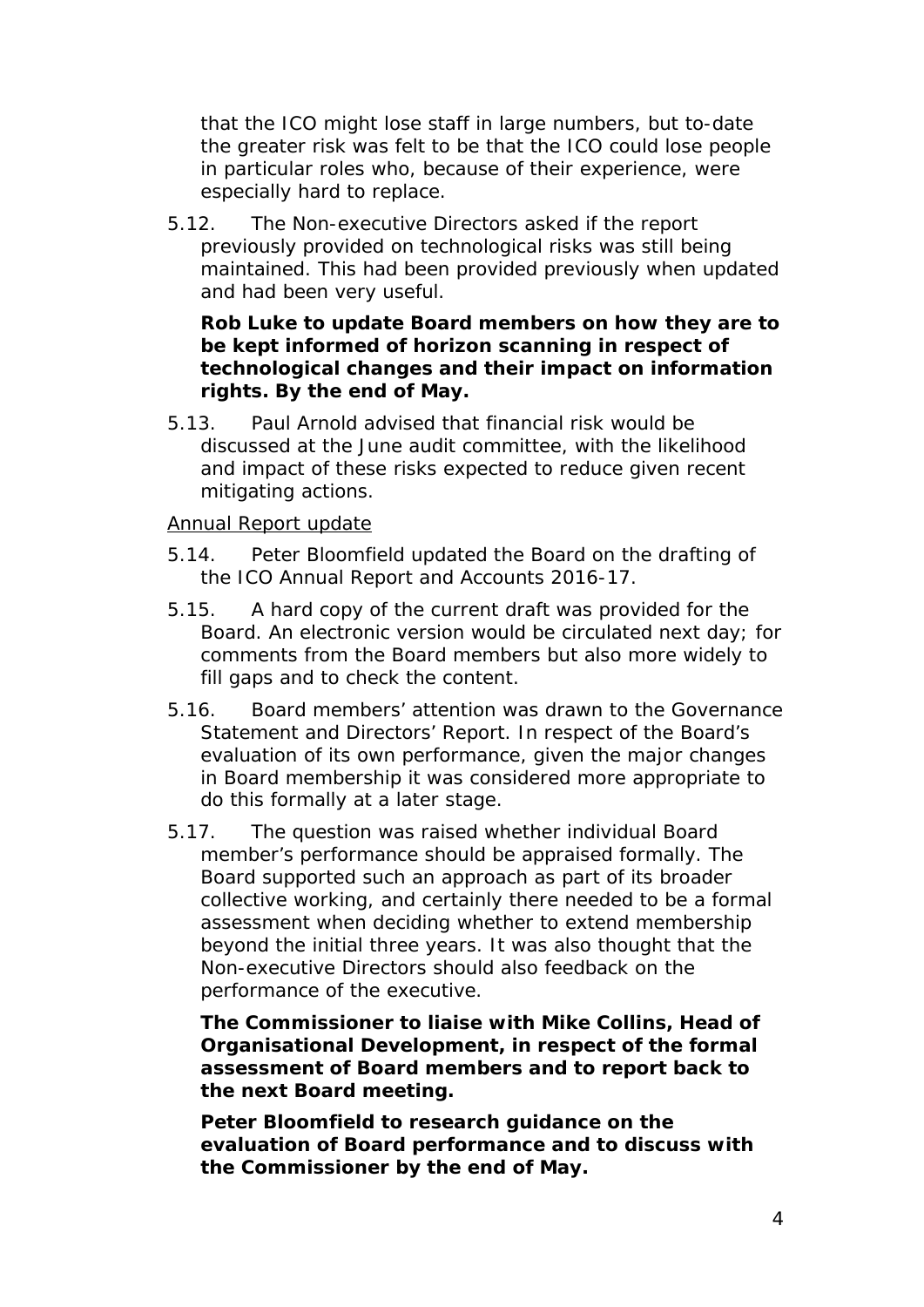## 6. Certification strategy

- 6.1. Rob Luke updated the Board on the decision taken by the Commissioner in relation to the ICO's approach to certification under the General Data Protection regulation. This involved moving forward on a longer time-frame than originally anticipated given both higher GDPR priorities and the need for ICO work to be informed by the ongoing development of guidance and practice at a European level. The approach would focus on delivering certification through a privacy management accountability framework.
- 6.2. The approach taken was supported by the Board.

## 7. Performance against the ICO Plan

#### Performance report

- 7.1. The report on the end of year performance against the ICO Plan was presented for the last time in its current form. Performance against the new Information Rights Strategic Plan would be reported on in future. This would include the softer elements of performance reporting, for example on the quality, and not just quantity, of work done. It was noted that the goals in the new Information Rights Strategic Plan were less quantitative and more qualitative.
- 7.2. In respect of quality measurement, Paul Arnold advised that the ICO does make use of annual stakeholder research. However, this approach was expensive and did not provide information in real time. Hence other ways of understanding customer satisfaction were also being used, for example by asking people to leave feedback all year round as they used a given service.
- 7.3. There followed a more general discussion about reporting to the Board. One suggested approach was to provide ongoing access to background performance information, with this leaving the Board papers free to focus on analysis of risks and opportunities.

#### **The Commissioner, Paul Arnold and Peter Bloomfield to consider how to revise the approach to Board papers in time for the next meeting.**

#### Information rights report

7.4. The Information Rights Report was considered. Issues discussed included the consultation on derogations and the Privacy Shield issue.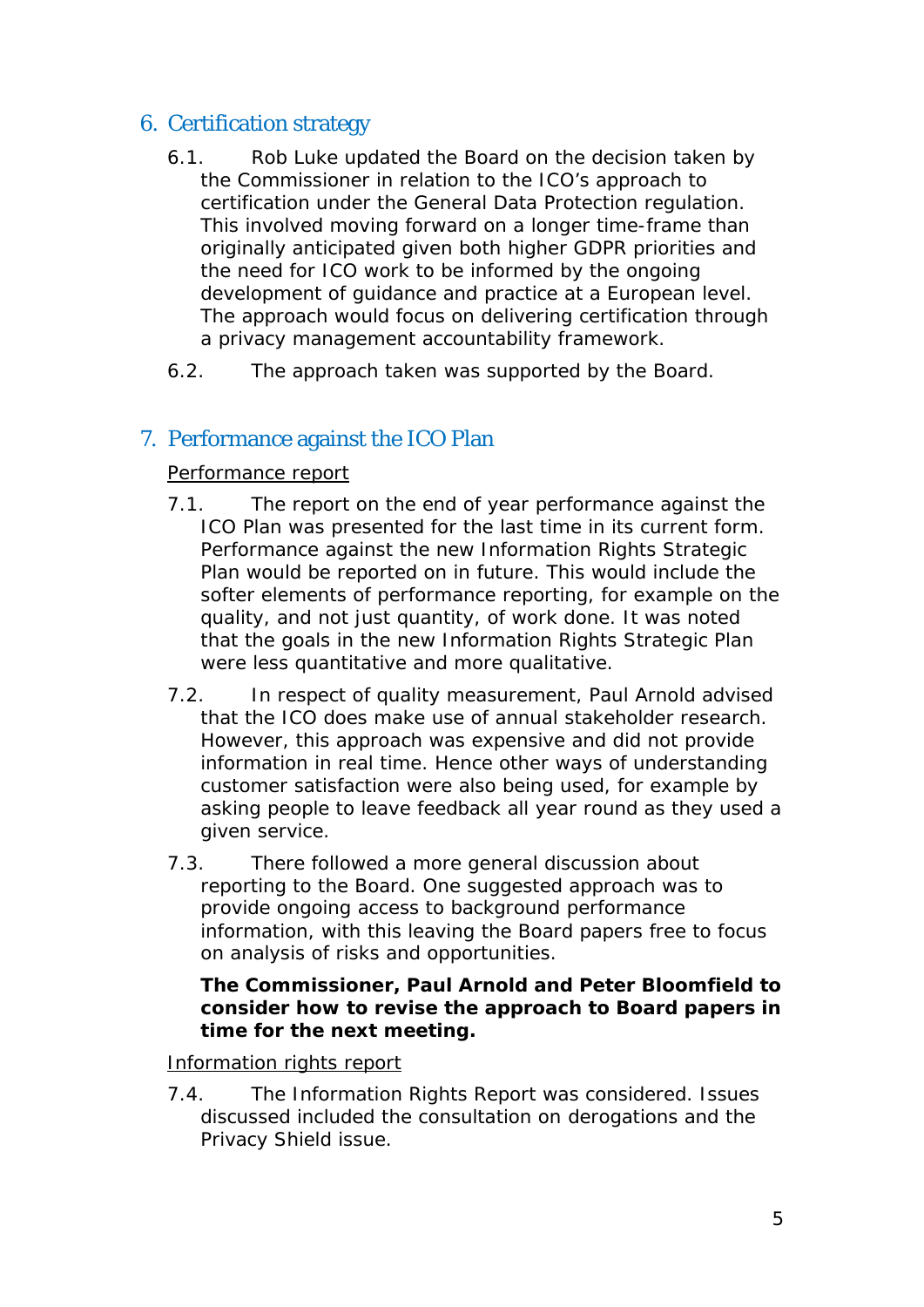## 8. Directorate steering group reports

#### **Operations**

8.1. The operations report was presented for information.

Policy

8.2. Rob Luke advised that the ICO was developing a Parliamentary and Government Engagement Strategy to guide our engagement following the General Election. It was also developing a Technology Strategy but on a longer timescale.

#### DCEO

- 8.3. The focus of discussion on this report was the plans for increasing ICO staffing levels for GDPR implementation.
- 8.4. The ICO was forecasting a 30% increase in work across most areas as a result of GDPR. It was difficult to estimate the actual impact and its timing but much work had been done on detailed plans with the aim of enabling the ICO to maximise capacity and capability in the crucial build up to GDPR implementation.
- 8.5. It was agreed that the ICO had to ensure it was refocusing existing resources on its new priorities as efficiently as possible, and was making as much use of technology to help it work efficiently. It was confirmed that the ICO was looking at using existing resources and identifying gaps.
- 8.6. In respect of the use of IT Paul Arnold advised that a five year IT plan had been signed off in 2015 and confirmed that it should come back to the Board now. It included ensuring that where possible stakeholders could make use of self service options.

#### **Paul Arnold to bring the IT plan to the Board in August.**

## 9. Senior Leadership Team meetings

- 9.1. Minutes of Senior Leadership Team meetings since the last Board were presented for information.
- 9.2. It was considered that the Senior Leadership Team was settling down and that links with Department Heads would be retained.